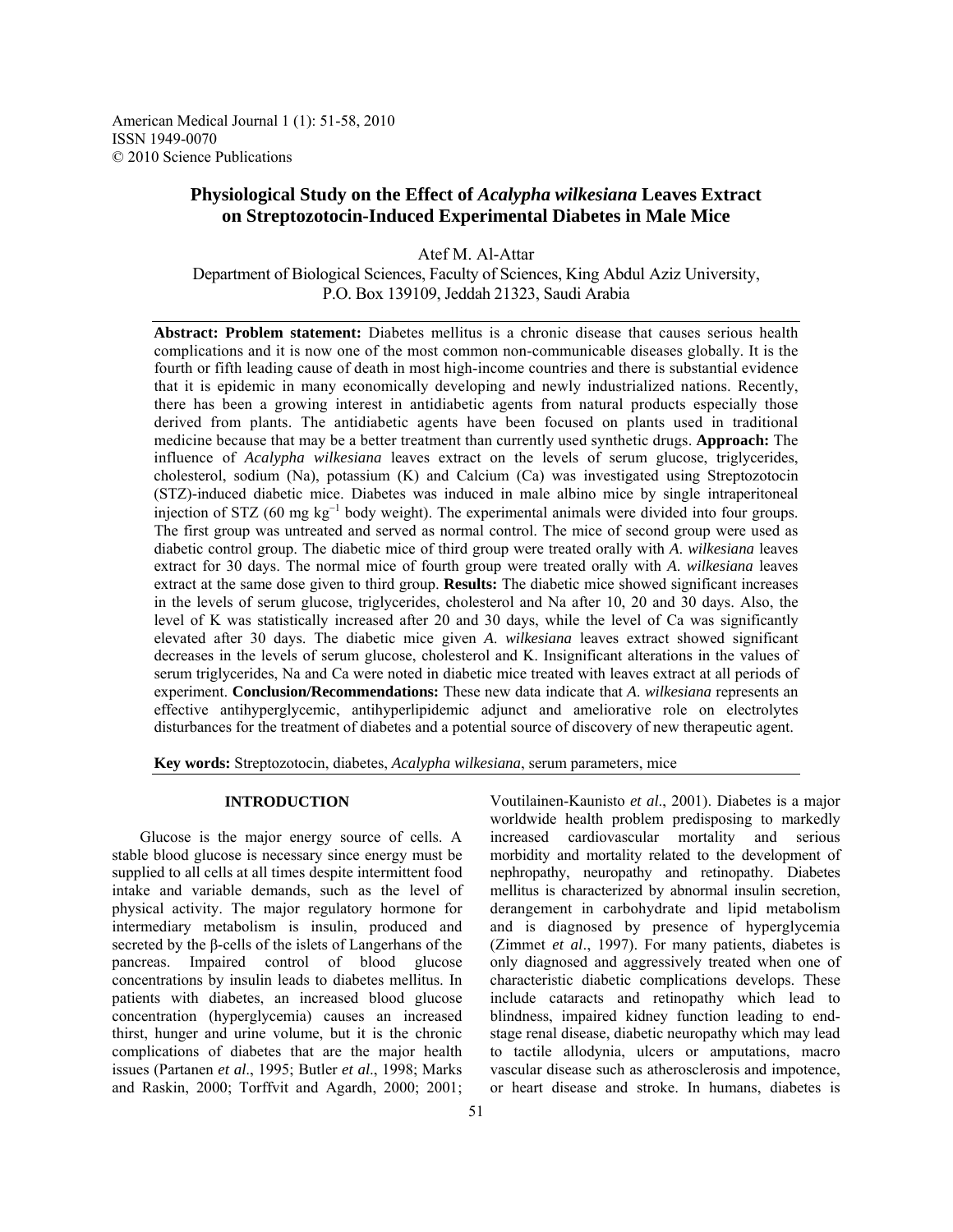associated with long-term cardiovascular damage (especially endothelial dysfunction, fibrosis and cardiomyopathy) with a much higher risk of coronary artery disease, heart failure, myocardial infarction and death (Tomlinson *et al*., 1992). Diabetes can be induced by selective destruction of the insulin-producing β-cells of the pancreas with a single, rapid injection of Streptozotocin (STZ), a glucose moiety with a very reactive nitrosourea group from the mould *Streptomyces griseus*. This procedure, first introduced in 1963, has since been used in over 7600 PubMed citations, probably making this the second most used animal model of human disease after the Spontaneously Hypertensive Rat (SHR); cardiovascular changes following streptozotocin have been reviewed previously (Tomlinson *et al*., 1992). STZ doses of 50-65 mg kg<sup>−</sup><sup>1</sup> lead to hyperglycemia (20-30 mmol  $L^{-1}$ ) but severe ketosis does not develop even if insulin is not administered. Higher doses (75 mg  $kg^{-1}$  and above) result in spontaneous ketosis and death within days if insulin is not given.

 In modern medicine, there is no satisfactory effective therapy to cure diabetes mellitus. The management of diabetes mellitus by insulin therapy, has several drawbacks like insulin resistance (Wild *et al*., 2004) and in chronic treatment cause anorexia nervosa, brain atrophy and fatty liver (Tobias *et al*., 2001). Ethnobotanical information indicates that more than 800 plant are used as traditional remedies for the treatment of diabetes (Pushparaj *et al*., 2000), but many plants do not have a scientific scruting. Herbal medicines are used for primary health care, by about 80% of the world population particularly in the developing countries, because of better cultural acceptability, safety, efficacy, potent, inexpensive and lesser side effects (Pullaiah and Chandrasekhar Nadiu, 2003). The plant drugs are frequently considered to be less toxic when compared to synthetic drugs (Pari and Umamaheswari, 2000). More than 1123 plant species have been used to treat diabetes and more than 200 pure compounds have showed, lowering blood glucose activity (Grover *et al*., 2002). The WHO Expert Committee recommended that the important to investigate the hypoglycemic agents from plant origin, which used in traditional medicine for the treatment of diabetes mellitus (Alarcon-Aguilera *et al*., 1998). The antihyperglycemic agents have been focused on plants used in traditional medicine because that may be a better treatment than currently used synthetic drugs (Hu *et al*., 2003). Additionally, many plant extracts and plant products have been shown to have significant antioxidant activity (Anjali and Manoj, 1995) which may be an important property of plant medicines

associated with the treatment of several ill fated diseases including diabetes. Thus, herbal plants are considered useful means to prevent and/or ameliorate certain disorders, such as diabetes, atherosclerosis and other complications (Scartezzini and Speroni, 2000).

 *Acalypha wilkesiana* Muell Arg belongs to the family *Euphorbiaceae* (spurge family). Its other names include *A*. *amentacea* and *A*. *tricolor*, while its common names are copperleaf, Joseph's coat, fire dragon, match-me-if-you-can. It is native to Fiji and nearby islands in the South Pacificans is a popular outdoor plant that provides color throughout the year, although it is also grown indoors as a container plant. It is propagated by stem cuttings at any time of the year. Under ideal conditions, it grows as a spreading evergreen shrub with upright branches that tend to originate near the base and can get up to 3.1 m tall with a similar spread. It has leaves (12.7-20.3 cm long) that are alternate, elliptic to oval, serrate and multicoloredans small inconspicuous flowers (10.2-20.3 cm) that hangs in catkin-like racemes beneath the foliage. *A*. *wilkesiana* has antimicrobial (Ogundaini, 2005; Akinyemi *et al*., 2006; Oladunmoye, 2006) and antihypertension properties (Ikewuchi *et al*., 2008). According to Ogundaini (2005), the expressed juice or boiled decoction is used for the treatment of gastrointestinal disorders and fungal skin infections such as *Pityriasis versicolar*, *Impetigo contagiosa*, *Candida intetrigo*, *Tinea versicolor*, *Tinea corporis* and *Tinea pedis*. The objective of the present investigation was to ascertain the scientific basis for *A*. *wilkesiana* leaves extract use in the treatment of diabetes mellitus. Therefore, this study was designed to investigate the protective effect of *A*. *wilkesiana* leaves on lowering the levels of serum glucose, triglycerides and cholesterol levels and its ameliorative influences on serum sodium (Na), potassium (K) and Calcium (Ca) disturbances in STZ-induced diabetic mice.

## **MATERIALS AND METHODS**

**Animals:** The experiments were done using male albino mice of MF1 strain, weighing 27.2-33.8 g. The animals were maintained in controlled temperature  $(20\pm1\degree C)$ , humidity (65%) and a 12 h dark-light cycle, with balanced food and free access to water. The protocol for these experiments was approved by the Committee on Experimental Animal Ethics of King Abdul Aziz University.

**Preparation of leaves extract:** Fresh young leaves of *A*. *wilkesiana* were directly collected from some botanical gardens in Cameron Highlands, Malaysia.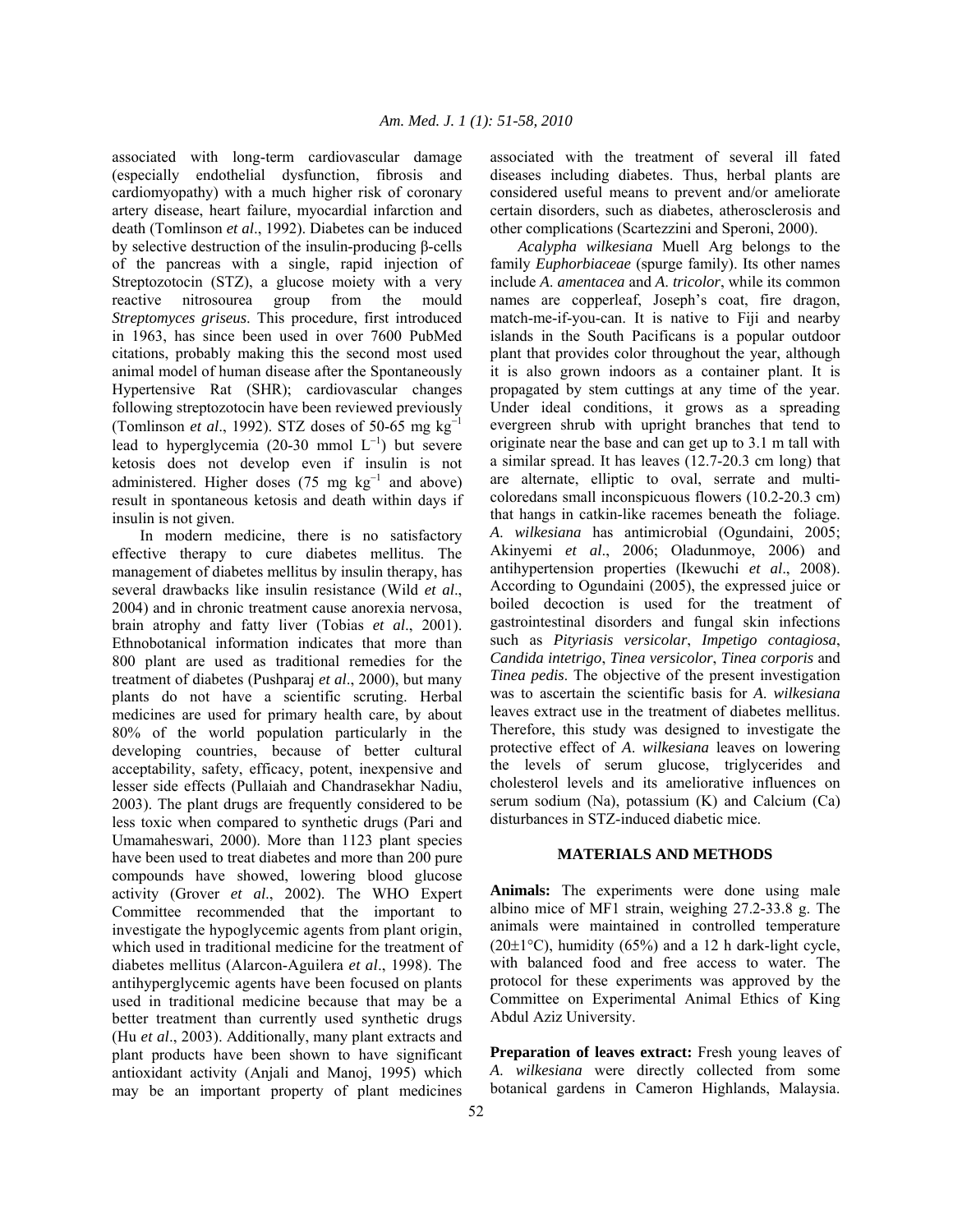The leaves were thoroughly washed and dried at room temperature. The fine quality of dried leaves was kept in dry plastic container until use for extract preparation. The aqueous extract of leaves was prepared every ten days. The dried leaves (15 g) were put in 500 mL cold water and mixed in an electric blender for 10 min. The mixture was filtered and the resulting extract was stored in refrigerator for subsequent experiments.

**Induction of diabetes:** Experimental diabetes was induced in overnight fasted mice by intraperitoneal injection of STZ (Sigma-Aldrich Corp, St. Louis, MO, USA), 60 mg kg<sup>-1</sup> body weight, dissolved in 0.9% NaCl solution. After 5 days, mice with glycemia above 17 mmol  $L^{-1}$  (at fasting state) were included in the study. Control mice were injected with saline solution.

**Treatment:** The treatment was started on the sixth day after STZ injection and this was considered as the first day of treatment. The treatment was continued for 30 days. The mice have been divided into four groups comprising 15 animals in each group as follows:

- Group 1: Control mice given only saline solution
- **Group 2:** Diabetic controls
- Group 3: Diabetic mice treated orally with *A*. *wilkesiana* leaves extract (0.5 mL/mouse/daily)
- **Group 4:** Normal mice given saline solution and treated orally with *A*. *wilkesiana* leaves extract at the same dose given to group 3

**Serum analysis:** After 10, 20 and 30 days of treatment, food was withdrawn from the mice and they were fasted overnight but had free access to water. The experimental animals were anaesthetized with diethyl ether. Whole blood samples were collected from orbital venous plexus and emptied into plain tubes and allowed to clot. The clotted blood samples were thereafter centrifuged to recover serum from clotted cells. Serum was carefully separated and stored frozen until used for glucose, triglycerides, cholesterol, Na, K and Ca determinations. Serum glucose, triglycerides and cholesterol were estimated using an automatic analyzer (Reflotron® Plus System, Roche, Germany). Serum Na, K and Ca were measured using Automated Clinical Chemistry Analysis System, Dimension® type RXL Max (Dade Behring Delaware, DE 19714, USA).

**Statistical analysis:** The data were expressed as mean± Standard Deviation (SD). Statistical comparisons were performed by one way Analysis Of Variance (ANOVA) followed by Duncans' Multiple Range Tests (DMRT). The results were considered statistically significant if the P-values were less than 0.05.

#### **RESULTS**

 Significant increases in the levels of serum glucose, triglycerides, cholesterol and Na were observed in diabetic rats when compared to control mice and STZ plus leaves extract or leaves extract treated mice after 10, 20 and 30 days (Fig. 1). The level of serum K was statistically decreased in diabetic mice (group 2) after 20 and 30 days compared with other groups. The level of serum Ca was significantly increased in group 2 after 30 days. Serum glucose value was statistically increased in diabetic mice treated with leaves extract at all periods compared with control and leaves extract treated mice (Fig. 1). The level of cholesterol was increased in STZ plus leaves extract treated mice after 10 days compared with group 4 and after 20 days compared with control and leaves extract treated mice. In comparison with leaves extract treated mice, the level of serum K was statistically decreased in group 3 after 30 days. Insignificant changes in the values of serum triglycerides, Na and Ca were observed in STZ plus leaves extract treated mice at all periods of experiment. Moreover, the levels of all studied parameters were statistically unchanged in mice treated with only leaves extract (Fig. 1). Table 1 shows the percentage changes of serum parameters values of all treated groups (2, 3ans 4) compared with control mice (group 1). The maximum increases of serum glucose after 10 (345.8%), 20 (353.0%), 30 (445.2%) days were observed in STZ-diabetic mice, while the treatment of diabetic mice with leaves extract (group 3) reduced the elevations of percentage change after 10 (303.9%),

Table 1: Percentage changes of serum parameters values of STZ, STZ plus *A*. *wilkesiana* leaves extract and *A*. *wilkesiana* leaves extract treated mice after 10, 20 and 30 days compared with control values

|               |        |          | Treatments     |         |
|---------------|--------|----------|----------------|---------|
|               |        |          |                |         |
|               | Time   |          | $STZ + leaves$ | Leaves  |
| Parameters    | (days) | STZ      | extract        | extract |
|               | 10     | $+345.8$ | $+303.9$       | $+0.23$ |
| Glucose       | 20     | $+353.0$ | $+311.9$       | $-3.30$ |
|               | 30     | $+445.2$ | $+305.6$       | $+0.70$ |
| Triglycerides | 10     | $+27.5$  | $+0.7$         | $-0.73$ |
|               | 20     | $+33.1$  | $+1.5$         | $+0.73$ |
|               | 30     | $+40.3$  | $-0.7$         | $-4.00$ |
| Cholesterol   | 10     | $+29.6$  | $+4.7$         | $+0.47$ |
|               | 20     | $+34.4$  | 13.0           | $+3.30$ |
|               | 30     | $+57.1$  | $+8.1$         | $-2.90$ |
| Na            | 10     | $+8.8$   | $+2.0$         | $+2.20$ |
|               | 20     | $+10.8$  | $+1.0$         | $+0.13$ |
|               | 30     | $+16.2$  | $-0.3$         | $-3.50$ |
| K             | 10     | $-4.4$   | $+2.5$         | $+4.70$ |
|               | 20     | $-9.2$   | $+1.8$         | $+3.10$ |
|               | 30     | $-11.9$  | $-2.4$         | $+3.90$ |
| Ca            | 10     | $-0.9$   | $+3.0$         | $-1.30$ |
|               | 20     | $+5.3$   | $+3.1$         | $+2.20$ |
|               | 30     | $+19.8$  | $+4.9$         | $+2.20$ |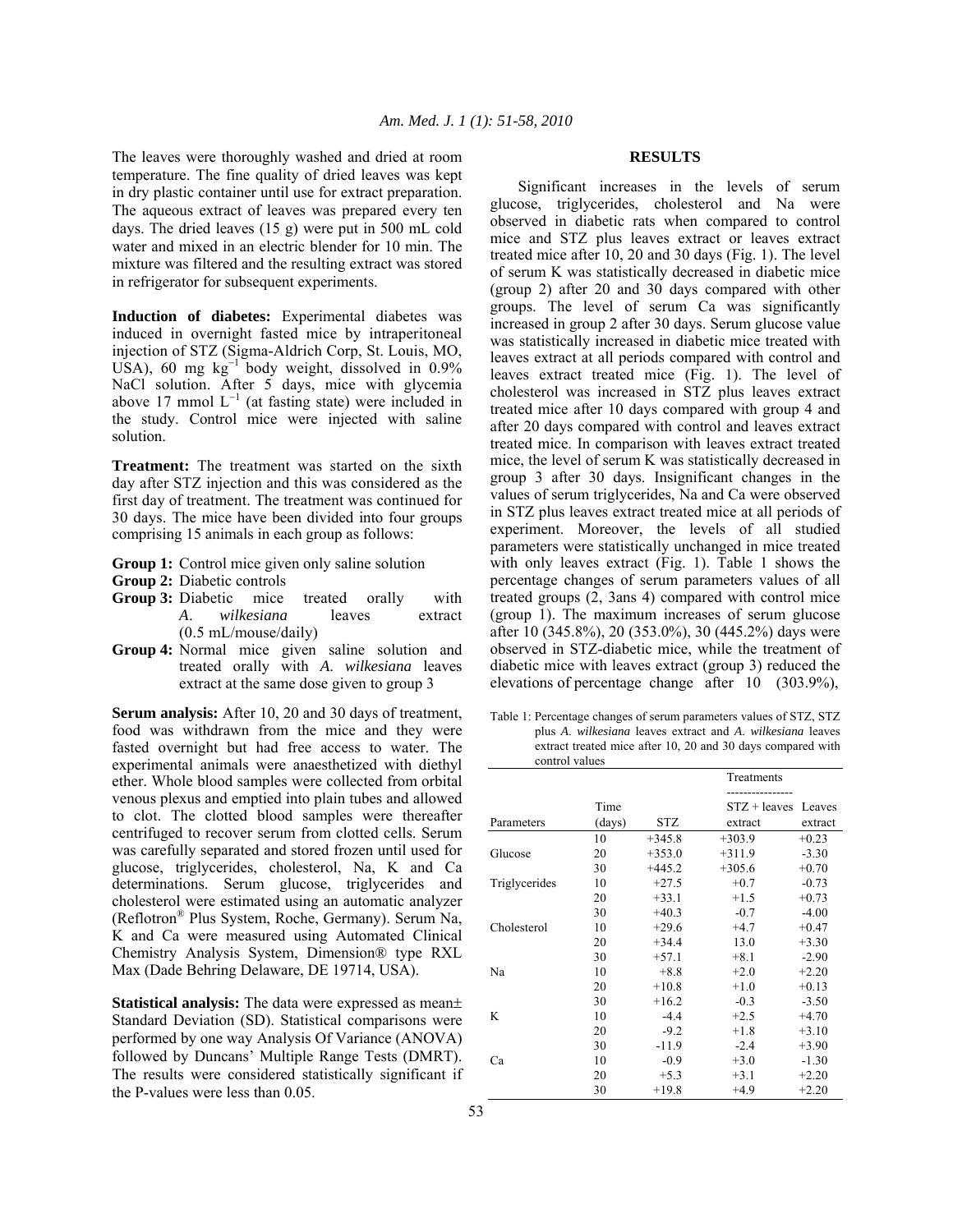

Fig. 1: Serum glucose, triglycerides, cholesterol, Na, K and Ca values of control (group 1), STZ (group 2), STZ plus *A*. *wilkesiana* leaves extract (group 3) and *A*. *wilkesiana* leaves extract (group 4) treated mice after 10, 20 and 30 days ( $n = 6$ ); (a) Indicates a significant difference between control and treated groups; (b) Indicates a significant difference between STZ treated group and groups treated with STZ plus *A*. *wilkesiana* leaves extract and *A*. *wilkesiana* leaves extract; (c) Indicates significant difference between STZ plus *A*. *wilkesiana* leaves extract treated group and group treated with only *A*. *wilkesiana* leaves extract

20 (311.9%) and 30 (305.6%) days. The maximum increases of serum triglycerides (40.3%), cholesterol (57.1%), Na (16.2%) and Ca (19.8%) and the maximum decrease of K (11.9%) were noted in STZ-diabetic mice. From the present results, it is obviously that the percentage changes of serum parameters in group 2 were increased with the increases of experimental duration.

## **DISCUSSION**

 In the present study, the extract of *A*. *wilkesiana* leaves was investigated for antidiabetic activity on STZdiabetic mice. The levels of serum glucose, triglycerides and cholesterol were significantly higher in diabetic mice than in the control group. Similar observations were noted in different experimental diabetes investigations (Al-Attar and Zari. 2007; Geethan and Prince, 2008; Bang *et al*., 2009; Eliza *et al*., 2009; Roghani and Baluchnejadmojarad, 2010; Salahuddin *et al*., 2010). STZ produces hyperglycemia in a concentration dependent model by selective β-cells cytotoxic effect (Saini *et al*., 1996). The mechanism of action of STZ on rodent β-cells is related to uptake of STZ into β-cells and DNA strand breaks which then causes a lethal depletion of NAD, in β-cells (Swanston-Flatt *et al*., 1989; Saini *et al*., 1996). It has been shown that inhibition of free radical scavenger enzymes and enhancing production of the superoxide radical are the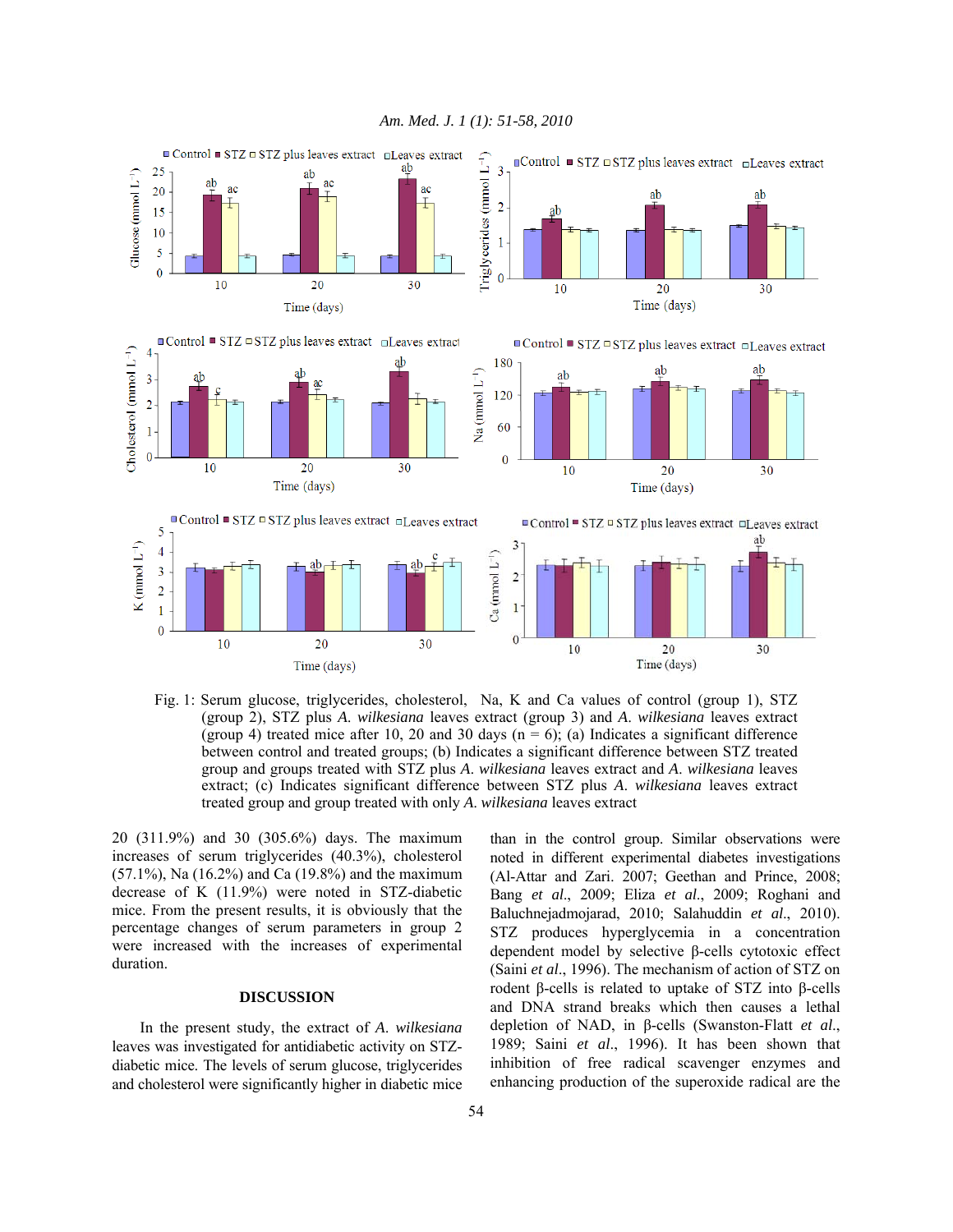mechanism of STZ on pancreatic β-cells (Swanston-Flatt *et al*., 1989). From the present study, it is obviously that the administration of *A*. *wilkesiana* leaves extract to diabetic rats resulted in significant decline of serum glucose, cholesterol levels and protection of serum triglycerides level which statistically unchanged. The *A*. *wilkesiana* leaves extract might possess insulin like effect on peripheral tissues either by promoting glucose uptake and metabolism or inhibiting hepatic gluconeogenesis. A variety of derangements in metabolic and regulatory mechanisms, due to insulin deficiency, are responsible for the observed accumulation of lipids (Rajalingam *et al*., 1993). The impairment of insulin secretion results in enhanced metabolism of lipids from the adipose tissue to the plasma. Further, it has been reported that diabetic animals treated with insulin shows normalized lipid levels (Pathak *et al*., 1981). Thus, the results indicate that *A*. *wilkesiana* leaves shows insulin-like action by virtue of its lipid lowering levels.

 Diabetes is characterized by increased volume and metabolites excretions via the kidneys, usually in excess of normal thresholds. These usually give rise to derangements in homeostatic balance with respect to electrolytes. It is well known that alterations in mineral metabolism can induce disturbance in glucose metabolism (Kumar *et al*., 1994; Rosolova *et al*., 1997; Paula *et al*., 1998) and glucose intolerance which also can interfere with mineral metabolism (de Lordes Lima *et al*., 1998). There is evidence that STZ-induced diabetes in experimental animals alters trace mineral balance as a result of disturbances in pancreatic function. In the present study, the levels of serum Na and Ca were statistically elevated in diabetic mice, while the level of serum K was significantly declined. In contrast, Shaheen *et al*. (2007) showed that the levels of serum Na and Ca were significantly decreased in STZ-induced diabetic rats, whereas serum K levels were increased non-significantly as compared to control rats. Atangwho *et al*. (2009) reported that the serum concentrations of Na and K of STZ-diabetic rats were decreased compared to the non-diabetic control. Ikpi *et al*. (2009) demonstrated that the level of serum Na was significantly decreased in alloxan-induced diabetic rats, while the level of K was statistically unchanged compared with control rats. Akah *et al*. (2009) showed that the level of serum Na was significantly unchanged in alloxan-induced diabetic rats, while the level of K was statistically increased compared with control rats. Gayathri and Kannabiran (2008) showed that in STZ-diabetic rats, there was a significant increase in the serum Na, K

and Ca. Uchiyama and Yamaguchi (2003) and Yamaguchi *et al*. (2007) demonstrated that the levels of serum Ca were increased in STZ-diabetic rats. Yanardag *et al*. (2005) and Ozsoy-Sacan *et al*. (2006) reported that in the STZ-diabetic rats, the blood Na and K levels were statistically increased.

 Disorders of sodium and water balance are very common. Sodium is the principal solute in the extracellular compartment and hence the plasma osmolality largely depends on the serum sodium concentration. A decrease or increase in the serum sodium level will have an effect on the plasma osmolality and this can have deleterious effects on the whole body-in particular, the central nervous system. Severe hypo-and hypernatraemia are associated with significantly high mortality and morbidity. Moreover, inappropriate treatment may result in treatment related complications such as osmotic demyelination syndrome. Hypernatraemia is defined as serum or plasma sodium higher concentration. Hypernatraemia represents a deficit of water in relation to the body's sodium stores. It can result from net water loss or hypertonic sodium gain. Sustained hypernatraemia can occur only when thirst or access to water is impaired (Genanri, 1998). K homeostasis is essential for normal myocardial function. K plays a central role in the maintenance of cellular polarization and is critical for the transmission of electrical impulses through the myocardium. Alterations in the normal balance between intracellular and extracellular K concentrations can lead to serious arrhythmias (Grumbach *et al*., 1954; Ahmed *et al*., 2007). The adverse association between hypokalemia and arrhythmias in animal models appears to be more significant in the presence of acute myocardial ischemia (Grumbach *et al*., 1954; Yano *et al*., 1991). The major causes of low serum K are (1) decreased K intake due to intravenous feedings which do not contain K, (2) increased loss of K in the urine due to accelerated tissue breakdown or renal lesions, (3) loss from the gastrointestinal tract due to diarrhea or fistulae and (4) shift between serum and cells due to metabolic causes, drugs or changes in pH. Serum Ca is usually measured to screen for monitor diseases of the bone or calcium regulation disorders due to hormonal disturbance (parathormone and calctonin), vitamin D level and gastrointestinal absorption level of Ca and diseases of kidney. Yamaguchi *et al*. (2007) reported that the increase in serum Ca concentration in STZ-diabetic rats may result from the release of Ca from bone tissues; the femoral Ca content was found to decrease markedly in STZ-diabetic rats. Increased glucose oxidation in the presence of transition metals has been shown to produce membrane damage by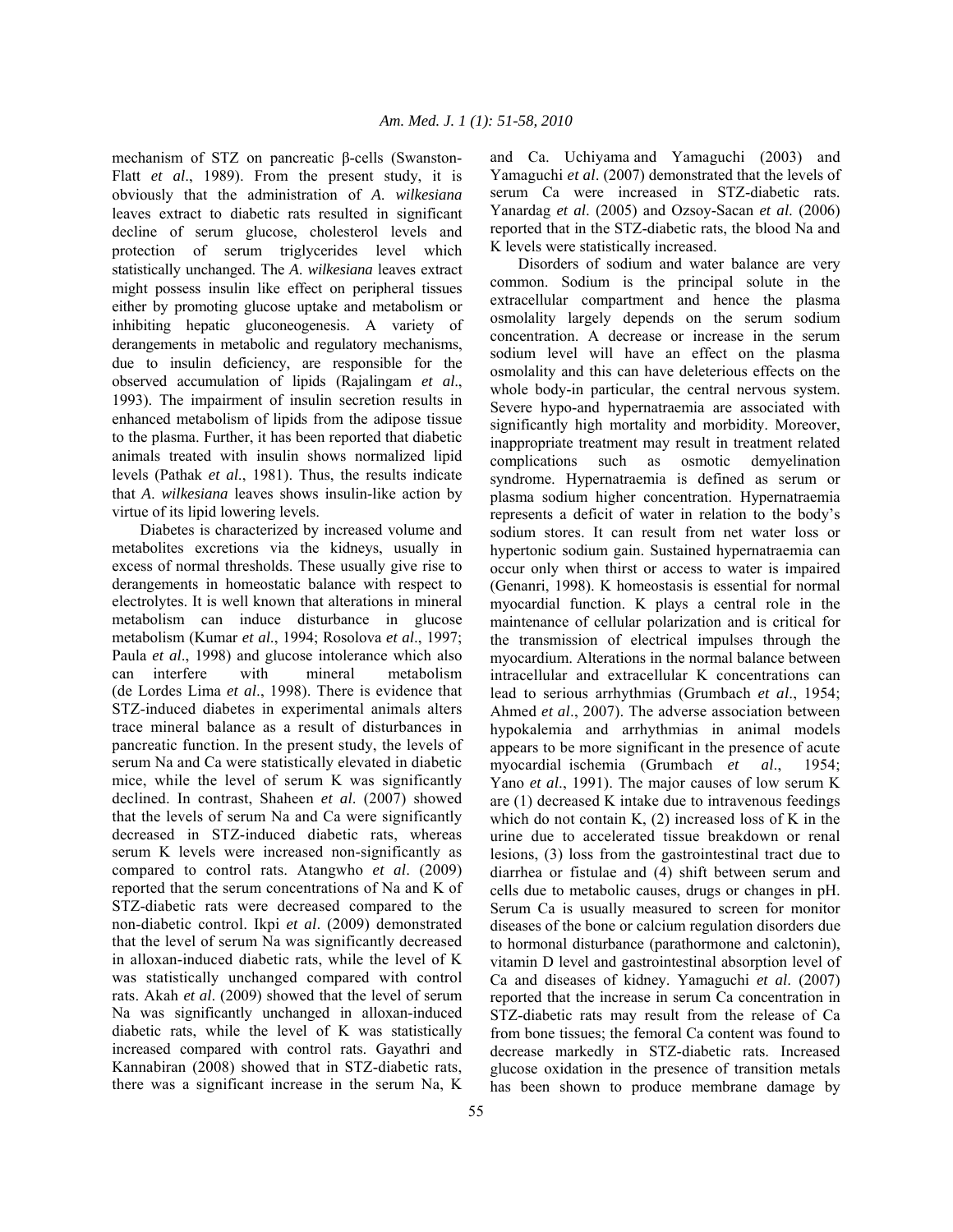membrane lipid peroxidation and protein glycation (Hunt *et al*., 1990). This could be the reason for the altered flux in electrolytes balance that resulted in the elevated extracellular concentration of Na and Ca in STZ-induced diabetic mice. Although the data obtained in this study do not allow any definite conclusions to be drawn on the mechanism of action of *A*. *wilkesiana* leaves extract on the levels of studied serum electrolytes in the experimental diabetic mice, it has been suggested that the active natural compounds of *A*. *wilkesiana* leaves might act by different pathways effect to cause the ameliorative activity.

## **CONCLUSION**

 Based on above mentioned observations, It can be concluded that this study shows for the first time that *A*. *wilkesiana* leaves extract supplementation is beneficial in lowering the level of blood glucose, improves the lipid and electrolytes profile in experimental diabetic mice. Further biochemical and pharmacological investigations will be required to study the influences of different concentrations and doses of *A*. *wilkesiana* leaves extract and its ingredients on STZ and other factors-induced diabetic animals.

#### **REFERENCES**

- Ahmed, A., F. Zannad, T.E. Love, J. Tallaj and M. Gheorghiade *et al*., 2007. A propensitymatched study of the association of low serum potassium levels and mortality in chronic heart failure. Eur. Heart J., 28: 1334-1343. PMID: 17537738
- Akah, P.A., J.A. Alemji, O.A. Salawu, T.C. Okoye and N.V. Offiah, 2009. Effects of *Vernonia amygdalina*  on biochemical and hematological parameters in diabetic rats. Asian J. Med. Sci., 1: 108-113. maxwellsci.com/print/ajms/108-113.pdf
- Akinyemi, K.O., O.K. Oluwaans and E.O. Omomigbehin, 2006. Antimicrobial activity of crude extracts of three medicinal plants used in south-western Nigerian folk medicine on some food borne bacterial pathogens. Afr. J. Trad. CAM., 3: 13-22. ajol.info/index.php/ajtcam/article/view/31173
- Alarcon-Aguilera, F.J., R. Roman-Ramos and S. Perez-Gutierrez, 1998. Study of the antihyperglycemic effect of plants used as antidiabetics. J. Ethnopharmacol., 61: 101-110. PMID: 9683340
- Al-Attar, A.M. and T.A. Zari, 2007. Modulatory effects of ginger and clove oils on physiological responses in streptozotocin-induced diabetic rats. Int. J. Pharmacol., 3: 34-40. DOI: 10.3923/ijp.2007.34.40
- Anjali, P. and K.M. Manoj, 1995. Some comments on diabetes and herbal therapy. Ancient Sci. Life, 15: 27-29.
	- ajol.info/index.php/tjpr/article/view/14639/2744
- Atangwho, I.J., E. Patrick, P.E. Ebong, E. Godwin and G.E. Egbung *et al*., 2009. Effects of coadministration of extracts of *Vernonia amygdalina*  and *Azadirachta indica* on serum electrolyte profile of diabetic and non diabetic rats. Aust. J. Basic Appl. Sci., 3: 2974-2978. http://www.insipub.com/ajbas/2009/2974-2978.pdf
- Bang, M.A., H.A. Kim and Y.J. Cho, 2009. Alterations in the blood glucose, serum lipids and renal oxidative stress in diabetic rats by supplementation of onion (*Allium cepa*. Linn). Nutr. Res. Pract., 3: 242-246. PMID: 20090891
- Butler, R., T.M. Macdonald, A.D. Struthers and A.D. Morris, 1998. The clinical implications of diabetic heart disease. Eur. Heart J., 19: 1617-1627. PMID: 9857913
- de Lordes Lima, M., L.E. Rodrigues, T. Cruz, K. Barbosa and C.P. Pousada *et al*., 1998. The effect of magnesium supplementation in increasing doses on the control of type 2 diabetes. Diabetes Care, 21: 682-686. PMID: 9589224
- Eliza, J., P. Daisy, S. Ignacimuthu and V. Duraipandiyan, 2009. Antidiabetic and antilipidemic effect of eremanthin from *Costus speciosus* (Koen.) Sm., in STZ-induced diabetic rats. Chem. Biol. Interact., 182: 67-72. PMID: 19695236
- Gayathri, M. and K. Kannabiran, 2008. Hypoglycemic activity of *Hemidesmus indicus* R. Br. on streptozotocin-induced diabetic rats. Int. J. Diabetes, 28: 6-10. PMID: 19902032
- Geethan, P.K. and P.S. Prince, 2008. Antihyperlipidemic effect of D-pinitol on streptozotocin-induced diabetic Wistar rats. J. Biochem. Mol. Toxicol., 22: 220-224. PMID: 18752266
- Genanri, F.J., 1998. Hypo-hypernatraemia: Disorders of water balance. In: Oxford Textbook of Clinical Nephrology, Davison, A.M., J.S. Cameron, J.P. Grunfeld, D.N.S. Kerr, E. Ritz and C.G. Winearls (Eds.), 2nd Edn., Vol. 1, Oxford, England, Oxford University, ISBN: 019262413X, pp: 175-200.
- Grover, J.K., S. Yadva and V. Vats, 2002. Medicinal plants of India with antidiabetic potential. J. Ethnopharmacol., 81: 81-100. PMID: 12020931
- Grumbach, L., J.W. Howard and L.L. Merrill, 1954. Factors related to the irritation of ventricular fibrillation in the isolated heart: Effect of calcium and potassium. Circ. Res., 2: 452-459. www.springerlink.com/index/48Q76538250U3243. pdf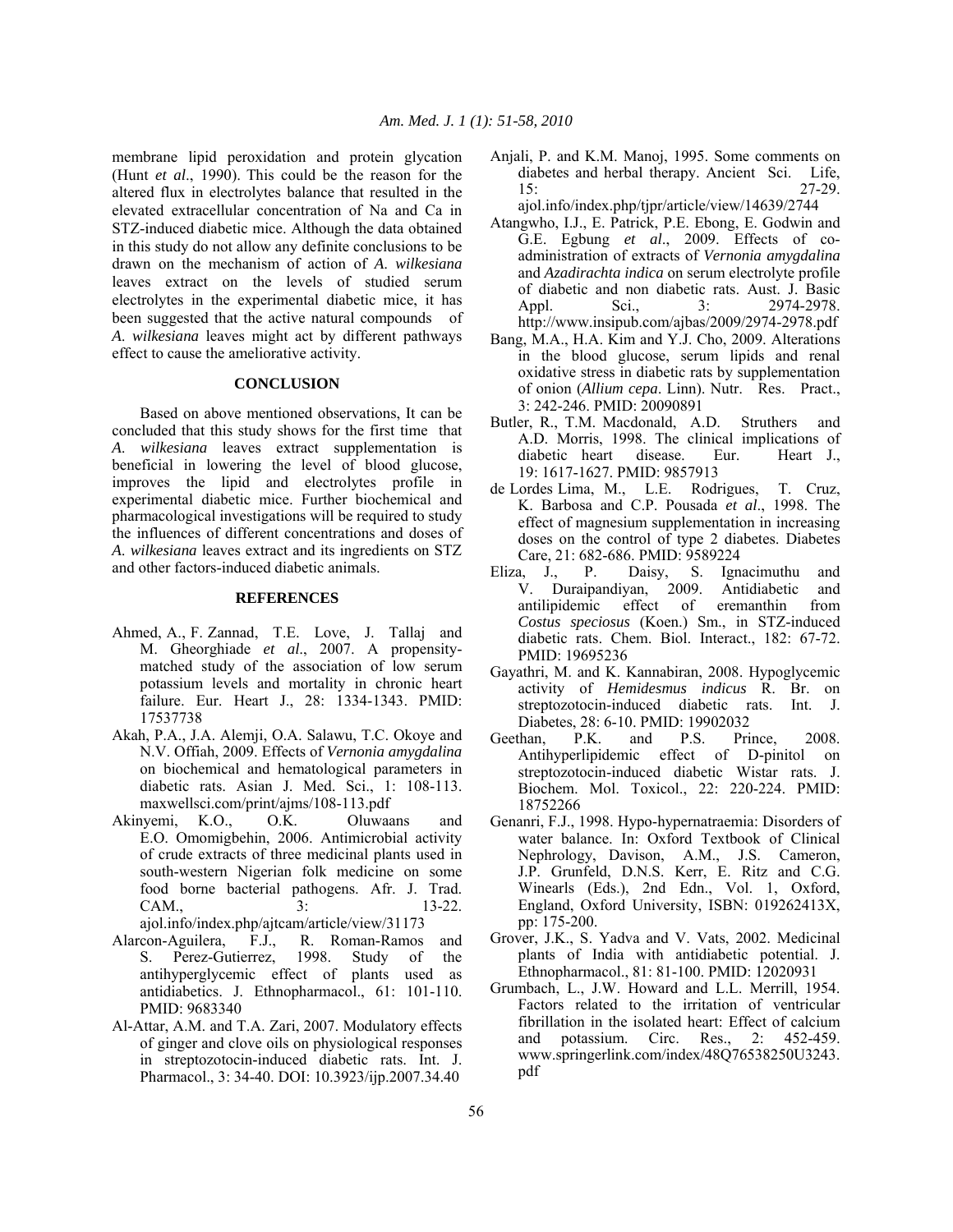- Hu, X., J. Sato, Y. Oshida, M. Yu, G. Bajotto and Y. Sato, 2003. Effect of Gosha-jinki-gan (Chinese herbal medicine: Niu-sen-qi-wan) on insulin resistance on streptozotocin induced diabetic rats. Diabetes Res. Clin. Pract., 59: 103-111. PMID: 12560159
- Hunt, J.V., C.C.T. Smith and S.P. Wolff, 1990. Autooxidative glycosylation and possible involvement of peroxides and free radicals in LDL modification by glucose. Diabetes, 9: 1420-1424. PMID: 2227114
- Ikewuchi, J.C., A. Anyadiegwu, E.Y. Ugono and S.O. Okungbowa, 2008. Effect of *Acalypha wilkesiana* Muell. Arg. on plasma sodium and potassium concentration of normal rabbits. Pak. J. Nutr., 7: 130-132. DOI: 10.3923/pjn.2008.130.132
- Ikpi, D.E., A.O. Obembe and C.O. Nku, 2009. Aqueous leaf extract of *Rothmannia longiflora* improves basal metabolic rate and electrolyte parameters in alloxan induced diabetic rats. Nigerian J. Physiol. Sci., 24: 67-71. PMID: 19826467
- Kumar, S., A.O. Olukoga, C. Gordon, E.B. Mawer and M. France *et al*., 1994. Impaired glucose tolerance and insulin sensitivity in primary hyperparathyroidism. Clin. Endocrinol., 40: 47-53. PMID: 8306480
- Marks, J.B. and P. Raskin, 2000. Cardiovascular risk in diabetes. A brief review. J. Diab. Complicat., 14: 108-115. PMID: 10959073
- Ogundaini, A.O., 2005. From Greens Into Medicine: Taking a Lead From Nature. An Inaugural Lecture Delivered at Oduduwa Hall, Obafemi Awolowo University, Ile-Ife, Nigeria. Inaugural Lecture Series 176, OAU Press Limited, Ile-Ife, Nigeria, pp: 12-15.

http://www.akamaiuniversity.us/PJST10\_2\_829.pdf

- Oladunmoye, M.K., 2006. Comparative evaluation of antimicrobial activities and phytochemical screening of two varieties of *Acalypha wilkesiana*. Int. J. Trop. Med., 1: 134-136. http://www.cababstractsplus.org/abstracts/Abstract. aspx?AcNo=20073213450
- Ozsoy-Sacan, O., R. Yanardag, H. Orak, Y. Ozgey and A. Yarat *et al*., 2006. Effects of parsley (*Petroselinum crispum*) extract versus glibomuride on the liver of streptozotocin-induced diabetic rats. J. Ethnopharmacol., 104: 175-181. PMID: 16223573
- Pari, L. and J. Umamaheswari, 2000. Antihyperglycemic activity of *Musa sapientum* flowers: Effect on lipid peroxidation in alloxan diabetic rats. Phytother. Res., 14: 136-138. PMID: 10685115
- Partanen, J., L. Niskanen, J. Lehtinen, E. Mervaala and O. Siitonen *et al*., 1995. Natural history of peripheral neuropathy in patients with non-insulindependent diabetes mellitus. N. Engl. J. Med., 333: 89-94. PMID: 7777034
- Pathak, R.M., S. Ansari and A. Mahmood, 1981. Changes in chemical composition of intestinal brush border membrane in alloxan induced chronic diabetes. Indian J. Exp. Biol., 19: 503-505. PMID: 7275211
- Paula, F.J.A., A.E.C.M. Plens and C. Foss, 1998. Effects of hypophosphatemia on glucose tolerance and insulin secretion. Horm. Metab. Res., 30: 281-284. PMID: 9660090
- Pullaiah, T. and K. Chandrasekhar Nadiu, 2003. Ant Diabetic Plants in India and Herbal Based Antidiabetic Research. Regency Publications, New Delhi, ISBN: 8187498676, pp: 3-9.
- Pushparaj, P., C.H. Tan and B.K. Tan, 2000. Effects of *Averrhoa bilimbi* leaf extract on blood glucose and lipids in streptozotocin-diabetic rats. J. Ethnopharmacol., 72: 69-76. PMID: 10967456
- Rajalingam, R., N. Srinivasan and P. Govindarajulu, 1993. Effect of alloxan induced diabetes on lipid profiles in renal cortex and medulla of mature albino rats. Indian J. Exp. Biol., 31: 577-579. PMID: 8406610
- Roghani, M. and T. Baluchnejadmojarad, 2010. Hypoglycemic and hypolipidemic effect and antioxidant activity of chronic epigallocatechingallate in streptozotocin-diabetic rats. Pathophysiology, 17: 55-59. PMID: 19682872
- Rosolova, H., O. Mayer and G. Reaven, 1997. Effect of variation in plasma magnesium concentration on resistance to insulin-mediated glucose disposal in nondiabetic subjects. J. Clin. Endocrinol. Metab., 82: 3783-3785. PMID: 9360541
- Saini, K.S., C. Thompson, C.M. Winterford, N.I. Walker and D.P. Cameron, 1996. Streptozotocin at low doses induces apoptosis and at high doses causes necrosis in a murine pancreatic beta cell line. INS-1. Biochem. Mol. Biol. Int., 39: 1229-1236. PMID: 8876977
- Salahuddin, M., S.S. Jalalpure and N.B. Gadge, 2010. Antidiabetic activity of aqueous bark extract of *Cassia glauca* in streptozotocin-induced diabetic rats. Can. J. Physiol. Pharmacol., 88: 153-160. PMID: 20237590
- Scartezzini, P. and E. Speroni, 2000. Review on some plants of Indian traditional medicine with antioxidant activity. J. Ethnopharmacol., 71: 23-43. PMID: 10904144